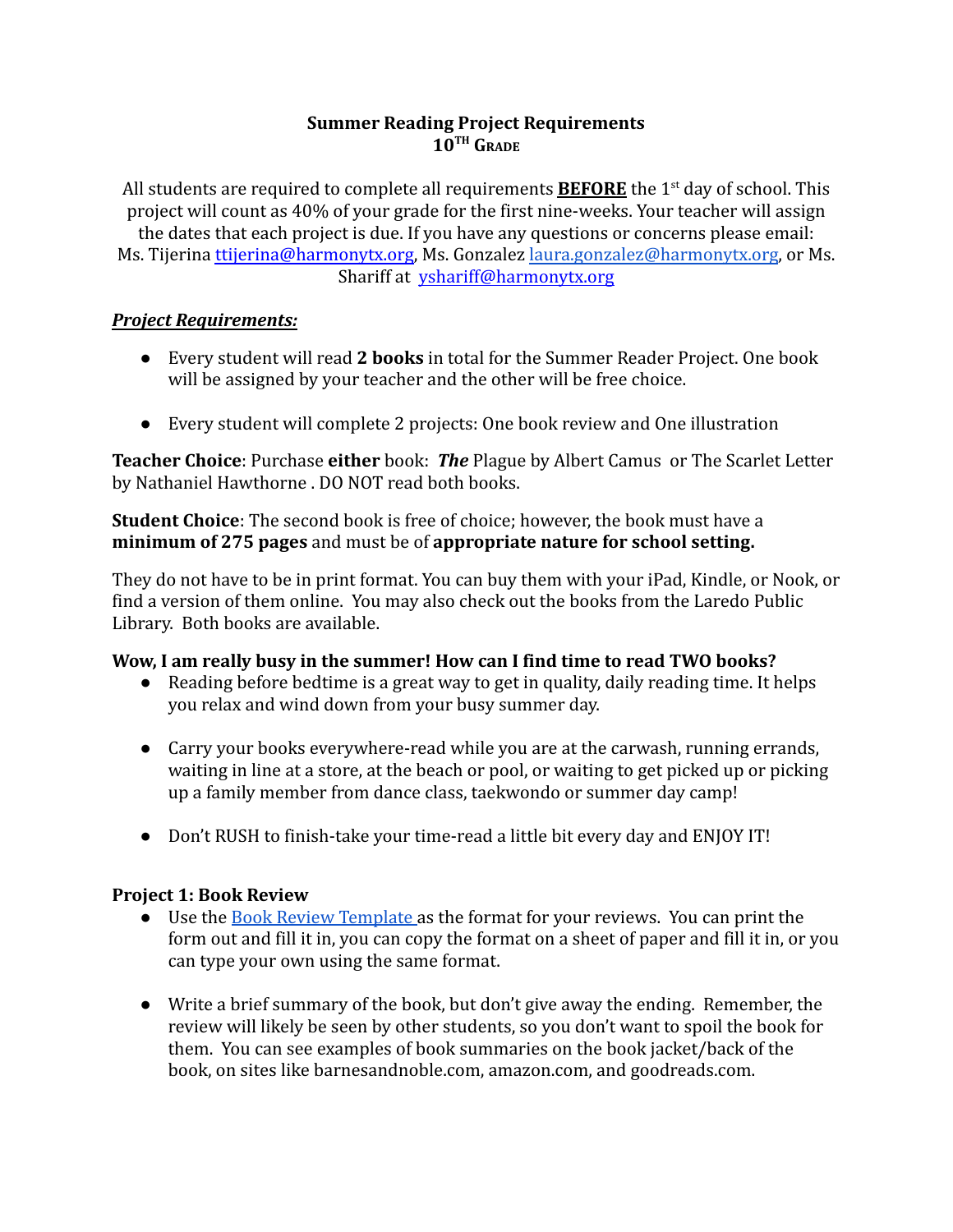**Remember, these examples are mentor texts for you to model your summary do not copy these examples to use as yours.**

● Finally, write your recommendation for the book. Why did you like it? Who else might like reading it?

## **Project 2: Book Illustrator:**

- Be a book illustrator. Choose one favorite quote/passage from the book. Copy the quote/passage on your paper, then do your illustration. This may be a painting or drawing.
- You may also do this on a poster, construction paper, and/or canvas. Be as creative as possible.
- The illustration should reference the quote that you selected.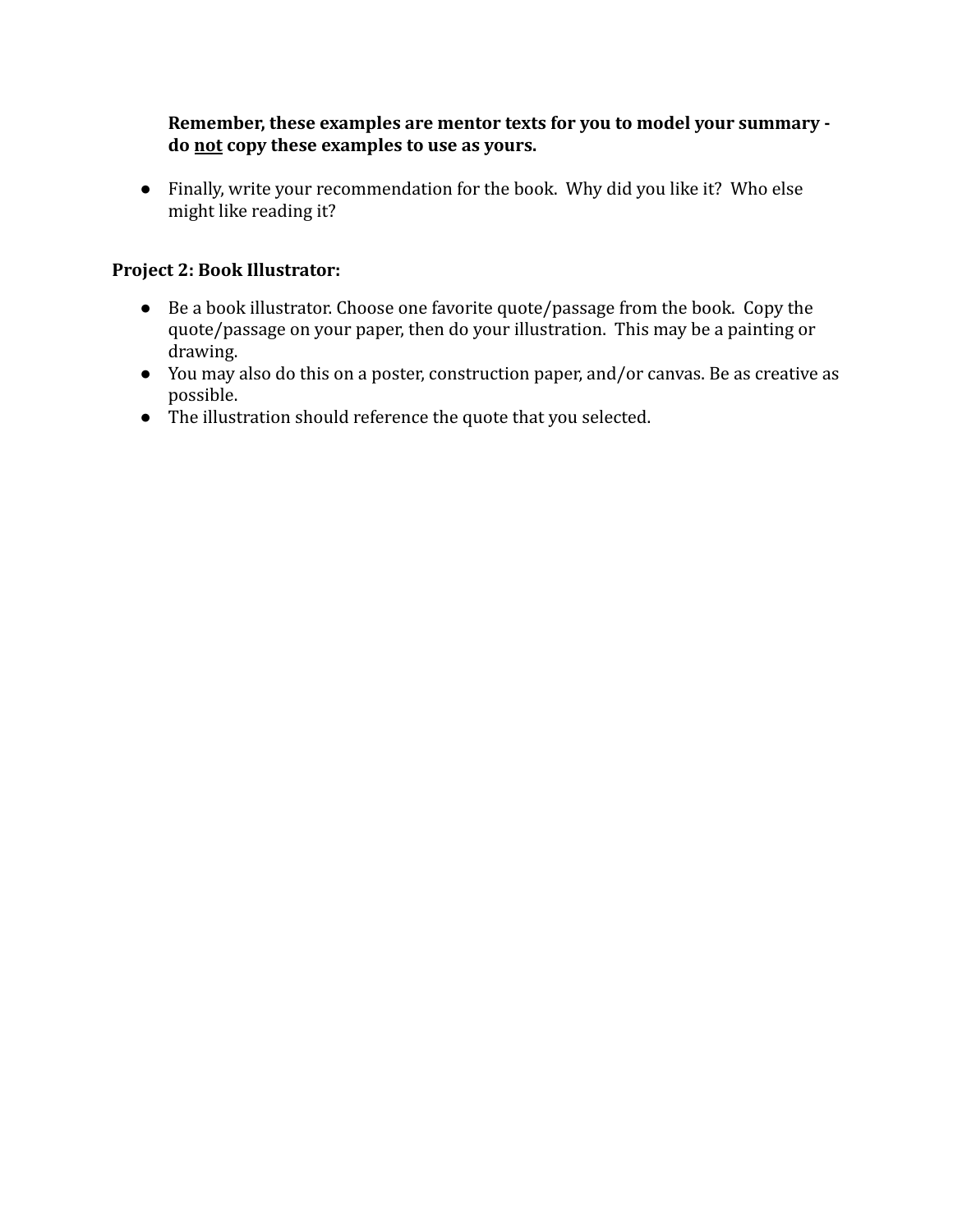## **Requisitos del proyecto de lectura de verano 10 ° grado**

Se requiere que todos los estudiantes completen todos los requisitos **ANTES** del primer día de clases. Este proyecto contará por 40% de su calificación durante las primeras nueve semanas. Su maestr@ asignará las fechas de vencimiento de cada proyecto. Si tiene alguna pregunta o inquietud, envíe un correo electrónico a: Sra. Tijerina [ttijerina@harmonytx.org](mailto:ttijerina@harmonytx.org) , Srita. Gonzalez [laura.gonzalez@harmonytx.org](mailto:laura.gonzalez@harmonytx.org), o Sra. Shariff en [yshariff@harmonytx.org](mailto:yshariff@harmonytx.org)

# *Requerimientos del proyecto:*

- Cada estudiante leerá 2 libros en total para el Provecto Lector de Verano. Un libro te lo asignará tu profesor y el otro será de libre elección.
- Cada estudiante completará 2 proyectos: una reseña de libro y una ilustración

### **Elección del maestro:** compre cualquiera de los libros: **The Plague de Albert Camus o The Scarlet Letter de Nathaniel Hawthorne. NO lea ambos libros**.

**Elección del estudiante:** El segundo libro es de libre elección; sin embargo, el libro debe tener **un mínimo de 275 páginas y debe ser de naturaleza apropiada para el entorno escolar**.

No es necesario que estén en formato impreso. Puede comprarlos con su iPad, Kindle o Nook, o encontrar una versión en línea. También puede consultar los libros de la Biblioteca Pública de Laredo. Ambos libros están disponibles.

## **Wow, estoy muy ocupado en el verano! ¿Cómo puedo encontrar tiempo para leer DOS libros?**

- Leer antes de acostarse es una excelente manera de obtener tiempo de lectura diario de calidad. Le ayuda a relajarse y descansar de su ajetreado día de verano.
- Lleve sus libros a todas partes: lea mientras está en el lavado de autos, haciendo mandados, esperando en la fila en una tienda, en la playa o en la piscina, o esperando a que lo recojan o recogiendo a un miembro de la familia de la clase de baile, taekwondo o campamento de verano. !
- ¡No se apresure a terminar, tómese su tiempo, lea un poco todos los días y DISFRUTE!

# **Proyecto 1: Reseña del libro**

- Utilice [este modelo](https://docs.google.com/document/d/18WSSL7Iu_wgPyl25Yv6XW_pgOhhugOw_gqqY00BY2Ww/edit?usp=sharing) como formato para sus reseñas. Puede imprimir el formulario y completarlo, puede copiar el formato en una hoja de papel y completarlo, o puede escribir el suyo usando el mismo formato.
- Escribe un breve resumen del libro, pero no reveles el final. Recuerde que la reseña del libro puede ser leída por otros estudiantes, así que asegúrese de no revelar el